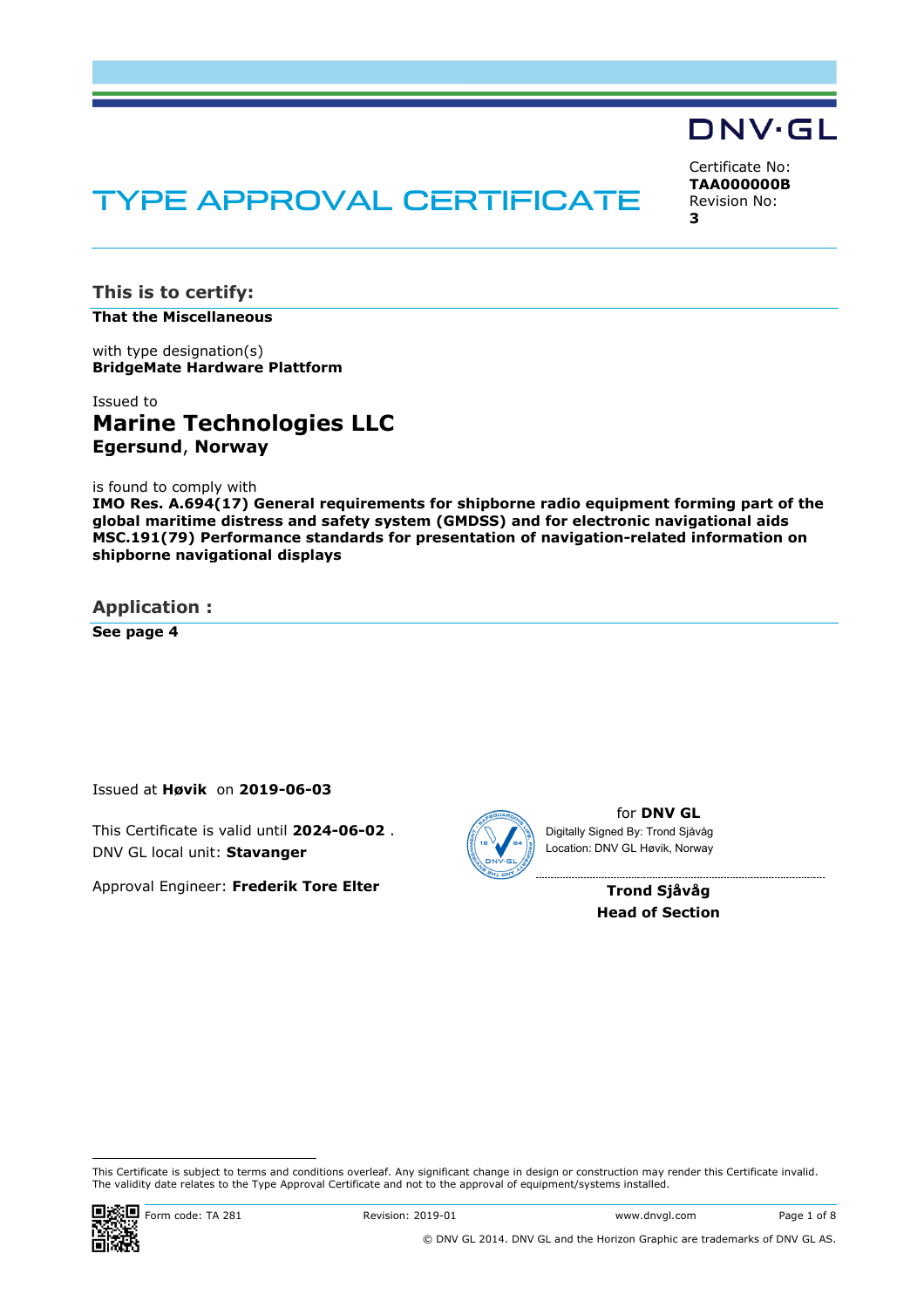## **Product description**

Common hardware platform for Marine Technologies BridgeMate products. The following table describes 5 different hardware profiles (HW1 – HW5) partly using common components.

#### **Abbreviations**

- CC Control Computer
- OC Operation Computer
- OS Operator Station

| <b>Component</b>             | HW1                     | HW2                     | HW <sub>3</sub>         | HW4                     | HW <sub>5</sub>         |
|------------------------------|-------------------------|-------------------------|-------------------------|-------------------------|-------------------------|
| Computer:                    |                         |                         |                         |                         |                         |
| Hatteland HTB07CD MTL-A1 or  | $\overline{X}$ 2)       |                         |                         |                         |                         |
| ICP IOSP-945-R10-ICPA or     | X <sup>2</sup>          | $\mathsf{x}$            | $\mathsf{X}$            |                         |                         |
| MT-COMPUTER-100 or           | X <sup>2</sup>          | $\mathsf{x}$            | X                       | $\mathsf{x}$            | $\times$                |
| MT-COMPUTER-200 or           | X <sup>2</sup>          |                         |                         |                         | X                       |
| MT-COMPUTER-300 or           | X <sup>2</sup>          | X                       | X                       | X                       | $\mathsf{x}$            |
| MT-COMPUTER-400 or           | $\overline{X}$ 2)       | $\overline{\mathsf{x}}$ | $\overline{X}$          | $\overline{\mathsf{x}}$ | $\overline{\mathsf{x}}$ |
| <b>Panel Computers:</b>      |                         |                         |                         |                         |                         |
| Compact OS JX/AP or          | $X^{3}$                 |                         |                         |                         |                         |
| Hatteland JH15T17 MMC        | $X^{4}$                 |                         |                         |                         | $\overline{\mathsf{x}}$ |
| <b>Monitor:</b>              |                         |                         |                         |                         |                         |
| Hatteland JH12T21 or         | $\overline{X}$ 3)       |                         |                         |                         |                         |
| Hatteland HD13T21 or         |                         |                         |                         |                         | $\pmb{\times}$          |
| Hatteland JH15T17 or         | $X^{4,6}$               |                         |                         |                         | $\overline{\mathsf{x}}$ |
| Hatteland JH15T21 or         | X <sup>4</sup>          |                         |                         |                         | $\overline{X}$          |
| Hatteland JH17T21 or         | X <sup>4</sup>          |                         |                         |                         | $\overline{\mathsf{x}}$ |
| Hatteland JH19T03 or         | X <sub>5</sub>          |                         |                         |                         | $\overline{\mathsf{x}}$ |
| Hatteland JH19T14 or         | $X_{0}$                 |                         |                         |                         | $\overline{\mathsf{x}}$ |
| Hatteland JH19T21 or         | $\overline{\mathsf{x}}$ |                         | X                       | X                       | $\overline{X}$          |
| Hatteland JH23T14 or         | $X^{6}$                 |                         | X                       | X                       | $\pmb{\times}$          |
| Hatteland HD26T21-MMD or     | X                       | X                       | $\mathsf{x}$            | X                       | $\times$                |
| Hatteland HD 17T22 MMD or    | X                       |                         |                         |                         | $\times$                |
| Hatteland HD 19T22 MMD or    | $\sf X$                 |                         |                         |                         | $\pmb{\times}$          |
| Hatteland HD 24T22 MMD or    | X                       | X                       | $\mathsf{X}$            | X                       | $\mathsf{x}$            |
| Hatteland HD 26T22 MMD or    | X                       | $\mathsf{X}$            | $\overline{\mathsf{x}}$ | $\overline{\mathsf{x}}$ | $\overline{X}$          |
| Hatteland HD 27T22 MMD or    | X                       | $\mathsf{X}$            | $\mathsf{X}$            | $\overline{\mathsf{x}}$ | $\mathsf{X}$            |
| Hatteland HD 32T22 MVD or    | Χ                       | $\mathsf X$             | $\mathsf{x}$            | X                       | $\mathsf{x}$            |
| Hatteland HD 55T22 MVD or    | $\overline{\mathsf{x}}$ | $\overline{\mathsf{x}}$ | $\overline{\mathsf{x}}$ | $\overline{\mathsf{x}}$ | $\overline{X}$          |
| <b>Network Switches:</b>     |                         |                         |                         |                         |                         |
| SMC EZ Switch 10/100 or      | X                       | X                       | X                       |                         |                         |
| Netgear GS724TP or           | Χ                       | X                       | X                       | Χ                       | Χ                       |
| Netgear GS728TP or           | $\overline{\mathsf{x}}$ | $\overline{\mathsf{x}}$ | $\overline{\mathsf{x}}$ | $\overline{\mathsf{x}}$ | $\overline{X}$          |
| MT-PoE-SWITCH-1080-8-PORT or | Χ                       | X                       | X                       | $\overline{X}$          | $\overline{X}$          |
| O-Ring IGPS-1080-24V         | X                       | $\overline{X}$          | X                       | $\overline{X}$          | $\overline{X}$          |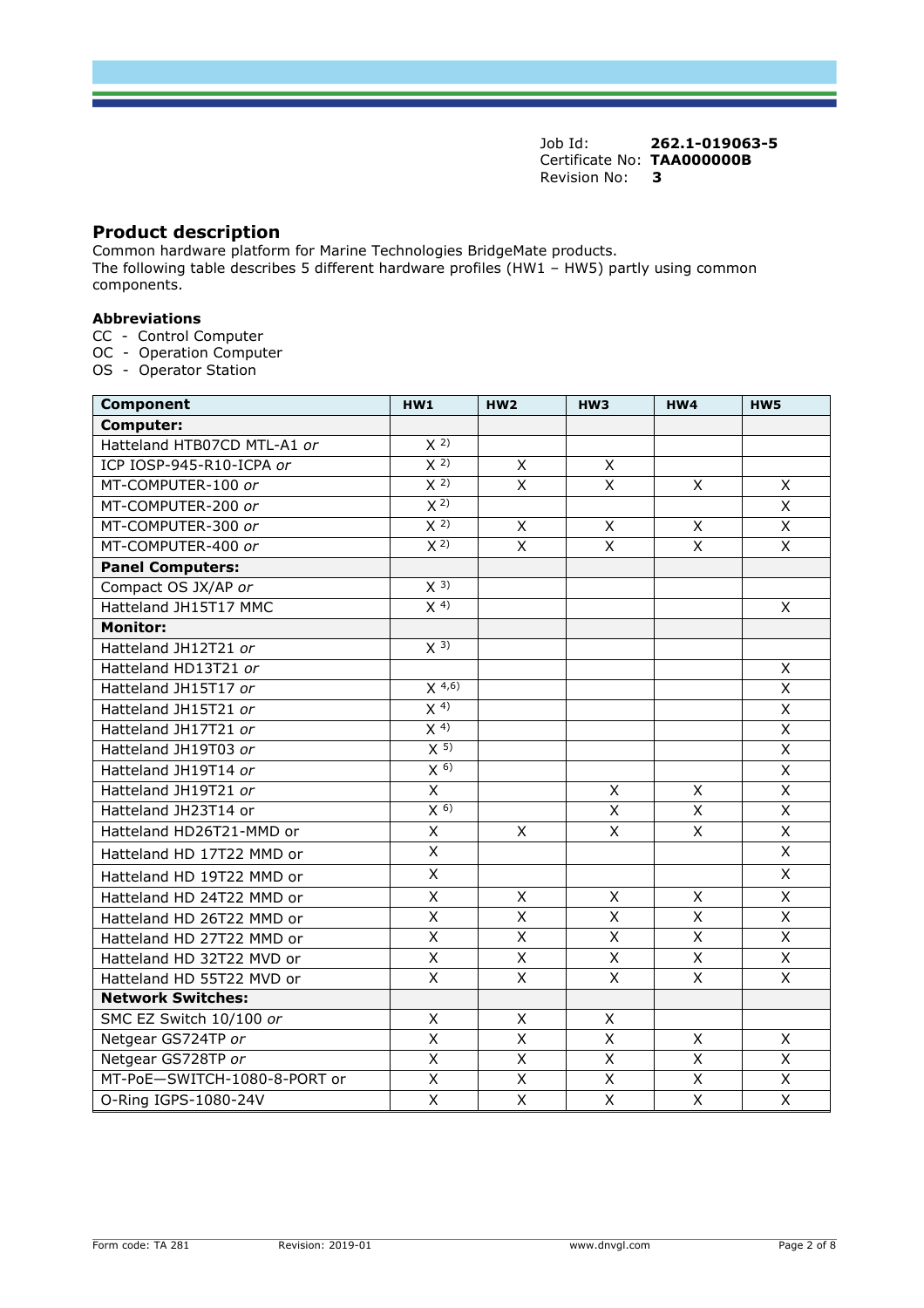| <b>Component</b>                     | HW1                     | HW2                     | HW3            | HW4            | HW5      |
|--------------------------------------|-------------------------|-------------------------|----------------|----------------|----------|
| I/O Interface units:                 |                         |                         |                |                |          |
| MT IOB (I/O card) or                 | X                       | X                       | X              | X              | X        |
|                                      |                         |                         |                |                |          |
| approved as                          |                         |                         |                |                |          |
| Listener according IEC61162-1        |                         |                         |                |                |          |
| Plugged into:                        |                         |                         |                |                |          |
| Central TB,                          |                         |                         |                |                |          |
| Panel DP 23",                        |                         |                         |                |                |          |
| <b>Panel Controller</b>              |                         |                         |                |                |          |
|                                      |                         |                         |                |                |          |
| Thruster/Rudder Interface:           |                         |                         |                |                |          |
| $+ -10V$ and 4-20mA                  |                         |                         |                |                |          |
| MT IOB mK2 (I/O card) or             | $\overline{\mathsf{x}}$ | $\overline{\mathsf{x}}$ | $\overline{X}$ | $\overline{X}$ | X        |
|                                      |                         |                         |                |                |          |
| approved as                          |                         |                         |                |                |          |
| Listener according to IEC61162-1 and |                         |                         |                |                |          |
| Listener according to IEC61162-2     |                         |                         |                |                |          |
| Plugged into:                        |                         |                         |                |                |          |
| <b>Central TB</b>                    |                         |                         |                |                |          |
| Panel DP 23"                         |                         |                         |                |                |          |
| <b>Panel Controller</b>              |                         |                         |                |                |          |
|                                      |                         |                         |                |                |          |
| Thruster/Rudder Interface:           |                         |                         |                |                |          |
| $+ -10V$ and 4-20mA                  |                         |                         |                |                |          |
| MT-PoE-IOB (I/O card)                | $\pmb{\times}$          | X                       | X              | X              | X        |
|                                      |                         |                         |                |                |          |
| approved as:                         |                         |                         |                |                |          |
| Listener and talker according to     |                         |                         |                |                |          |
| IEC61162-1                           |                         |                         |                |                |          |
| Listener and talker according to     |                         |                         |                |                |          |
| IEC61162-2                           |                         |                         |                |                |          |
| MT-NMEA-CONVERTER                    | Optional                | Optional                | Optional       | Optional       | Optional |
|                                      |                         |                         |                |                |          |
| approved as:                         |                         |                         |                |                |          |
| Listener and talker IEC61162-1       |                         |                         |                |                |          |
| Listener and talker IEC61162-2       |                         |                         |                |                |          |
| <b>Human Interfaces:</b>             |                         |                         |                |                |          |
| Keyboard Cherry / MT Type            | Optional                | Optional                | Optional       | Optional       | Optional |
| Heading Selector Wheel / MT Type     | Optional                |                         |                |                |          |
| Panel DP 23                          | Optional                |                         |                |                |          |
| EAO Piezo Buzzer 14-810.002 24VDC    | $\overline{X^{7}}$      |                         |                |                |          |
| $2)$ OC and CC                       |                         |                         |                |                |          |
| <sup>3)</sup> Compact OS View        |                         |                         |                |                |          |
| <sup>4)</sup> Single Autopilot View  |                         |                         |                |                |          |
| <sup>5)</sup> Needs external buzzer  |                         |                         |                |                |          |

6) Needs external buzzer if the display does not have the letter B in the Hatteland Type designation (xxxx-xxBx) 7) Needed when monitor selection indicates the need for external buzzer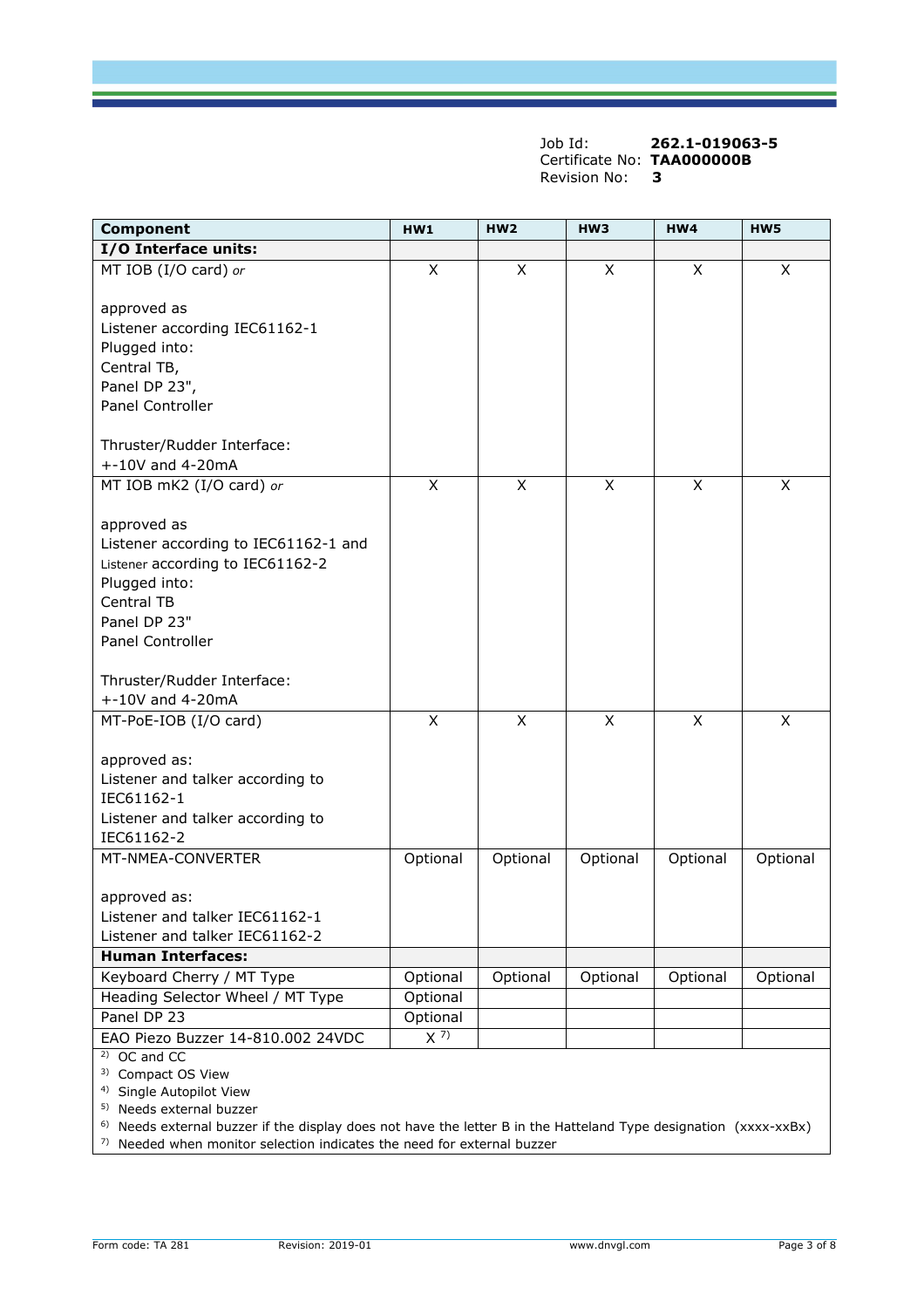# **Application/Limitation**

- A minimum configuration of HW1 requires at least one Operational Computer (OC) with a display (making it an Operating Station, OS) and one Control Computer (CC). A Panel Computer is an Operating Station (OS).
- For minimum configuration of HW2 to HW5 refer to the product specific Installation Manual

### **Hardware related tests carried out**

- Environmental testing, IEC 60945 (2002)
- Serial interface testing, IEC 61162-1 (2016)
- Serial interface testing, IEC 61162-2 (1998)
- Presentation of navigation related information, IEC62288 (2014), Ch.4 & Ch.7

| <b>DNV</b><br>GL No. | <b>Title</b>                                                                                             | <b>Document</b><br>No. | Rev.              |
|----------------------|----------------------------------------------------------------------------------------------------------|------------------------|-------------------|
| 219                  | Certificate: IEC 60945 Monitor series                                                                    | MRA0000016             | Revision No.<br>1 |
| 218                  | Report: MT Test Procedure Updating hardware certificate<br>TAA000000B (HD Monitors)                      | MT-DEV-5647            |                   |
| 214                  | IEC 60945 8.12 salt mist waiver for MT-Computer-300/400                                                  |                        |                   |
| 209                  | Report Hatteland: Conformance test report HD 55T22 MVD-<br>AA1-TOGP HTC02-DP                             | DOC205984-1            |                   |
| 208                  | Report Hatteland: IEC62288 flicker test report HD55T22                                                   | DOC205971-1            |                   |
| 205                  | Report Hatteland: Conformance test report HD 32T22 MVD-<br>MA1-AOGP HTC02-DP                             | DOC205992-1            |                   |
| 204                  | Report Hatteland: IEC62288 flicker test report<br>HD32T22_SIGNED                                         | DOC205970-1            |                   |
| 202                  | Report Hatteland: Conformance test report HD 27T22 MMD-<br>MA1-FAGA HTB30-DVI-D                          | DOC206417-1            | <b>R01</b>        |
| 200                  | Report Hatteland: IEC62288 flicker test report_HD 27T22<br><b>MMD</b>                                    | DOC206156-1            | R <sub>02</sub>   |
| 197                  | Report Hatteland: IEC62288 flicker test report HD24T22                                                   | DOC205967-1            | <b>R05</b>        |
| 194                  | Report Hatteland: Conformance test report HD 24T22 MMD-<br>MA1-FAGA-ES_HTC02-DP                          | DOC102352-1            | R01               |
| 192                  | Report Hatteland: Conformance test report_HD 19T22 MMD-<br>MA1-FAGA HTB30-DVI-D SIGNED                   | DOC206405-1            | <b>R01</b>        |
| 190                  | Report Hatteland: IEC62288 flicker test report HD 19T22<br>MMD SIGNED                                    | DOC206081-1            | <b>R01</b>        |
| 188                  | Report Hatteland: Conformance test report HD 17T22 MMD-<br>MA1-FAGA HTB30-DVI-D                          | DOC206452-1            | <b>R01</b>        |
| 187                  | Report Hatteland: IEC62288 flicker test report_HD 17T22<br>MMD R01                                       | DOC206444-1            | <b>R01</b>        |
| 186                  | Report Hatteland: Minimum brightness test of GDCX                                                        | DOC205958-1            | <b>R05</b>        |
| 167                  | Certificate: IEC60945 - Monitors HD 24T22 MMD, HD 26T22<br>MMD, HD 27T22 MMD, HD 32T22 MVD, HD 55T22 MVD | MRA0000016             |                   |
| 165                  | Report: Hatteland - Conformance test report HD 26T22<br>MMD-MA1-FAGA-ES                                  | DOC102352-4            | rev 01            |
| 164                  | Report: Hatteland - IEC62288 flicker test report HD26T22                                                 | DOC205969-1            | rev 01            |
| 162                  | Report: Hatteland - Minimum brightness test of GDCX                                                      | DOC205958-1            | rev 5             |

# **Type Examination documentation**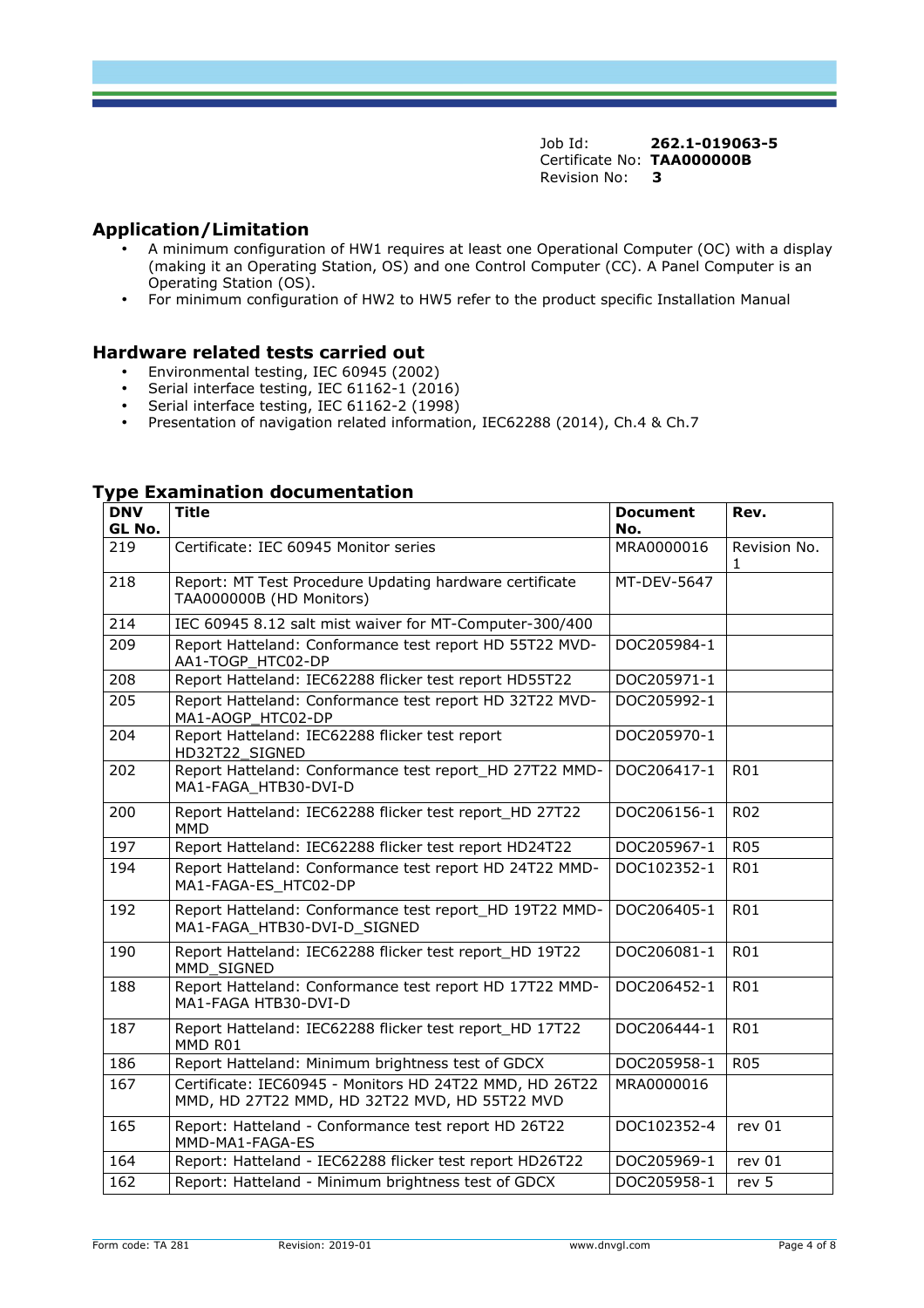| <b>DNV</b><br>GL No. | <b>Title</b>                                                                                                                   | <b>Document</b><br>No.                     | Rev.       |
|----------------------|--------------------------------------------------------------------------------------------------------------------------------|--------------------------------------------|------------|
| 159                  | Report-DNV, EMC AND ENVIRONMENTAL TESTING OF HD<br>13T21 STD-EA1-FAGP                                                          | $2011 - 3497$                              | 02         |
| 158                  | Doc-MT, MT Computer-100-CC in DP System                                                                                        | MT-Computer-<br>100-CC in DP<br>System.pdf | 2015-05-26 |
| 157                  | Report-MT, Factory Acceptancce Test PSV 3300_552044-<br>890                                                                    | PR0001-<br>2014N884                        | 3.0        |
| 156                  | DOC-MT, Bill of materials for FAT PSV 3300 552044-890                                                                          | Damen<br>552044-890<br>C2014N884D          | 15.05.2015 |
| 155                  | Report-MT, Test Program for MT Bridge Mate TCS Final<br>(including Router ORing-IGPS-1080-24V / MT-PoE-<br>SWITCH-1080-8-PORT) | MT-DEV-5454                                | 02         |
| 154                  | Report-CCS, Environmental Test Report ORing-IGPS-1080-<br>24V / MT-PoE-SWITCH-1080-8-PORT                                      | T140319D03-<br>RL                          | 00         |
| 153                  | Report-CCS, EMC Test Report ORing-IGPS-1080-24V / MT-<br>PoE-SWITCH-1080-8-PORT                                                | T140319D03-E                               | 2014-03-24 |
| 136                  | Report-Audible test of external buzzer                                                                                         | MT-DEV-5421                                | 2.0        |
| 135                  | Manual-MT DP Operator Manual                                                                                                   | MT-DEV-5228                                | 1.0        |
| 134                  | Manual-MTOC SW Installation Manual                                                                                             | MT-DEV-5416                                | 1.0        |
| 133                  | Manual-MTCC SW Installation Manual                                                                                             | MT-DEV-415                                 | 1.0        |
| 130                  | Manual-MT, Operator Manual Joystick System                                                                                     | <b>MT-DEV-5227</b>                         | 1.0        |
| 128                  | Report-DNV, EMC and environmental testing of Computers<br>and PA Equipment                                                     | 2012-3398                                  | 00         |
| 127                  | Report-DNV, EMC and environmental testing of Panel DP 23<br>and Compact OS                                                     | 2007-3310                                  | 01         |
| 126                  | Report-DNV, EMC and environmental testing of JH23 Inch<br>Panel PC, type JH21T02 MMD-E1                                        | 2005-3362                                  | 02         |
| 125                  | Report-DNV, EMC and environmental testing of<br>JH19T14MMC-AA1-AABR                                                            | 2009-3442                                  | 01         |
| 124                  | Report-Nemko, Test of IEI MT Black Box PC-ICP                                                                                  | E08495.00                                  | 00         |
| 123                  | Report-DNV, EMC and environmental testing of Compact OS<br><b>Maritime Computers</b>                                           | 2010-3290                                  | 01         |
| 122                  | Report-DNV, Testing of coputer HTB07CDSTD-A1                                                                                   | 2006-3576                                  | 02         |
| 121                  | Report-Hatteland, ECDIS Color Verification HD19T03                                                                             | DOC100377-1                                | 01         |
| 120                  | Report-DNV, Testing of panel computer HD19T03 + HT-<br>MMC01-A02                                                               | 2006-3249                                  | 01         |
| 119                  | Report-DNV, EMC and environmental testing of HD 12T04<br><b>BOAA</b>                                                           | 2007-3089                                  | 01         |
| 118                  | Certificate-DNV, Displays Series X                                                                                             | A-12839                                    |            |
| 117                  | Certificate-DNV, TFT displays JHnnTxx MMD                                                                                      | A-12836                                    | 2012-07-13 |
| 116                  | Certificate-DNV, Personal Computers JH 15T05 MMC,<br>JH19T02 MMC                                                               | A-11784                                    | 2010-05-12 |
| 115                  | Report-DNV, Testing of maritime PC HTB08CDSTD-A1                                                                               | 2007-3160                                  | 02         |
| 114                  | Certiificate-DNV, TA Certificate Hatteland JH19T03                                                                             | A-10394                                    | 00         |
| 113                  | Report-DNV, EMC and Environmental testing HD 19T03<br>MMDII-A1                                                                 | 2006-3107                                  | 01         |
| 112                  | Report-DNV, EMC and Environmental testing HD 12T04<br><b>BOAA</b>                                                              | 2007-3089                                  | 01         |
| 111                  | Report-DNV, Type testing of JH19T02MMDE1                                                                                       | 2005-3112                                  | 01         |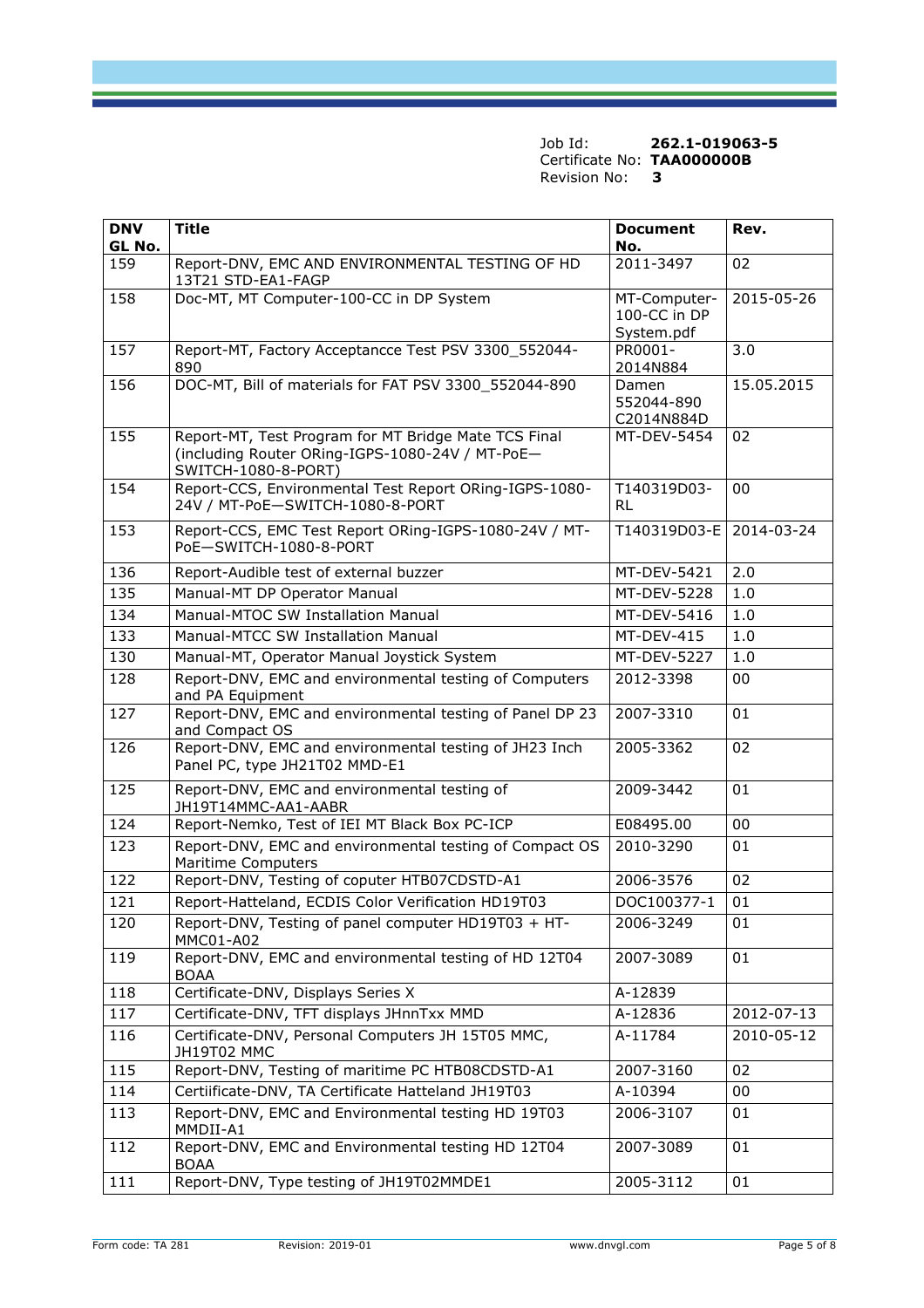| <b>DNV</b> | <b>Title</b>                                                                                                                      | <b>Document</b>                    | Rev.       |
|------------|-----------------------------------------------------------------------------------------------------------------------------------|------------------------------------|------------|
| GL No.     |                                                                                                                                   | No.<br>4612/4300107                | 1.1        |
| 110        | Report-BSH, Conformance test report jh19t02mmd-e                                                                                  | /06/S3330                          |            |
| 109        | Report-DNV, Type approval testing of DP-System                                                                                    | 2003-3481                          | 01         |
| 108        | Report-DNV, EMC and Environmental Tests on Panel DP23<br>and Compact OS                                                           | 2007-3310                          | 01         |
| 107        | Report Hatteland, ECDIS Color Verification Report<br>JH19T02MMD-C1-HW01 JH23T02MTL-C1                                             | DOC100378-1                        | 01         |
| 106        | Report-Hatteland, Calibration report for HD19T03_B07                                                                              | DOC100374-1                        | 01         |
| 105        | Report-Hatteland, ECDIS Color Verification Report HD19T03                                                                         | DOC100377-1                        | 01         |
| 104        | Report-DNV, Technical Report EMC and environmental<br>Testing of Display HD26T21MMD-MA1-FAGA                                      | 2012-3362                          | 00         |
| 103        | Report-NEMKO, Test Report IEI MT Black Box PC                                                                                     | E08495.00                          | 00         |
| 102        | Report-BSH, Conformance test report jh23t02mmd-e                                                                                  | BSH/46162/00<br>70335/S3330        | $-$        |
| 101        | Report-DNV, testing of Computer HTB07CDSTD-A1                                                                                     | 2006-3576                          | 02         |
| 100        | Report-DNV, EMC and Environmental Tests on Panel DP23<br>Typ JH23T02MMDE1                                                         | 2005-3362                          | 02         |
| 99         | Report-Hatteland, ECDIS Color verification Test Report<br>JH23T02MTL JH19T02MMD-C1-HW01 B07                                       | DOC100376-1                        | 01         |
| 80         | Keyboard-NSI KSML92F1RLED-1077-EN60945 testing                                                                                    | 20094390200                        | 2010-04-22 |
| 79         | EMC & Env.testing of IOSP HM55                                                                                                    | 2012-3398                          | 00         |
| 78         | IEC62388 Performance test report for Imtech 4500                                                                                  | QINETIQ/MS/E<br>ES/TSTR10000<br>75 | 2010-05-17 |
| 77         | Report-MT, IEC61162-1 MT Radar 2008                                                                                               | MT-DEV-5378                        | 3.0        |
| 76         | Report-MT, IEC61162-1 MT Radar 2008                                                                                               | MT-DEV-5378                        | 2.0        |
| 75         | Manual-MT, Installation Manual MT Radar 2008                                                                                      | MT-DEV-5233                        | 1.0        |
| 74         | Report-DNV, EMC and environmental testing of IOSP HM55                                                                            | 2012-3398                          | 00         |
| 73         | Drawing-MT, Analog, Digital, Serial interface schematics                                                                          | 12907261                           | C          |
| 72         | Report-DNV, EMC and environmental testing of CompactOS,<br>Central Thruster Control Unit, Remote Joystick and Panel<br>Controller | 2005-3386                          | 01         |
| 70         | Report-DNV, Technical Report EMC and environmental<br>Testing of Maritime Display HD 26T21MMD-MA1-FAGA                            | 2012-3362                          | 00         |
| 64         | Report-NEMKO, Test Report IEI MT Black Box PC                                                                                     | E08495.00                          | 00         |
| 57         | Report-Hatteland, ECDIS Color Verification Test Report<br>HD19T03 DOC100377-1                                                     | DOC100377-1                        | 01         |
| 56         | Report-Hatteland, ECDIS Color verification report<br>JH19T02MMD-C1-HW01 and JH23T02MTL-C1                                         | DOC100378-1                        | 01         |
| 55         | Report-Hatteland, Calibration report HD19T03 (BOBC)                                                                               | DOC100374-1                        | 01         |
| 54         | Report-DNV, Type testing of 23 Inch panel Display type<br>JH23T02MMDE1                                                            | 2005-3362                          | 02         |
| 53         | Report-DNV, Type tesitng of 19 Inch Panel Display<br>JH19T02MMDE1                                                                 | 2005-3112                          | 01         |
| 51         | Report-DNV, Technical Report for computer HTB07CDSTD-<br>A1                                                                       | 2006-3576                          | 02         |
| 50         | Report-DNV, EMC and Environmental Test Report on Panel<br>DP 23 and CompacOS                                                      | 2007-3310                          | 01         |
| 49         | Report-BSH, Conformance test report of JH23T02 MM                                                                                 | BSH/46162/00                       |            |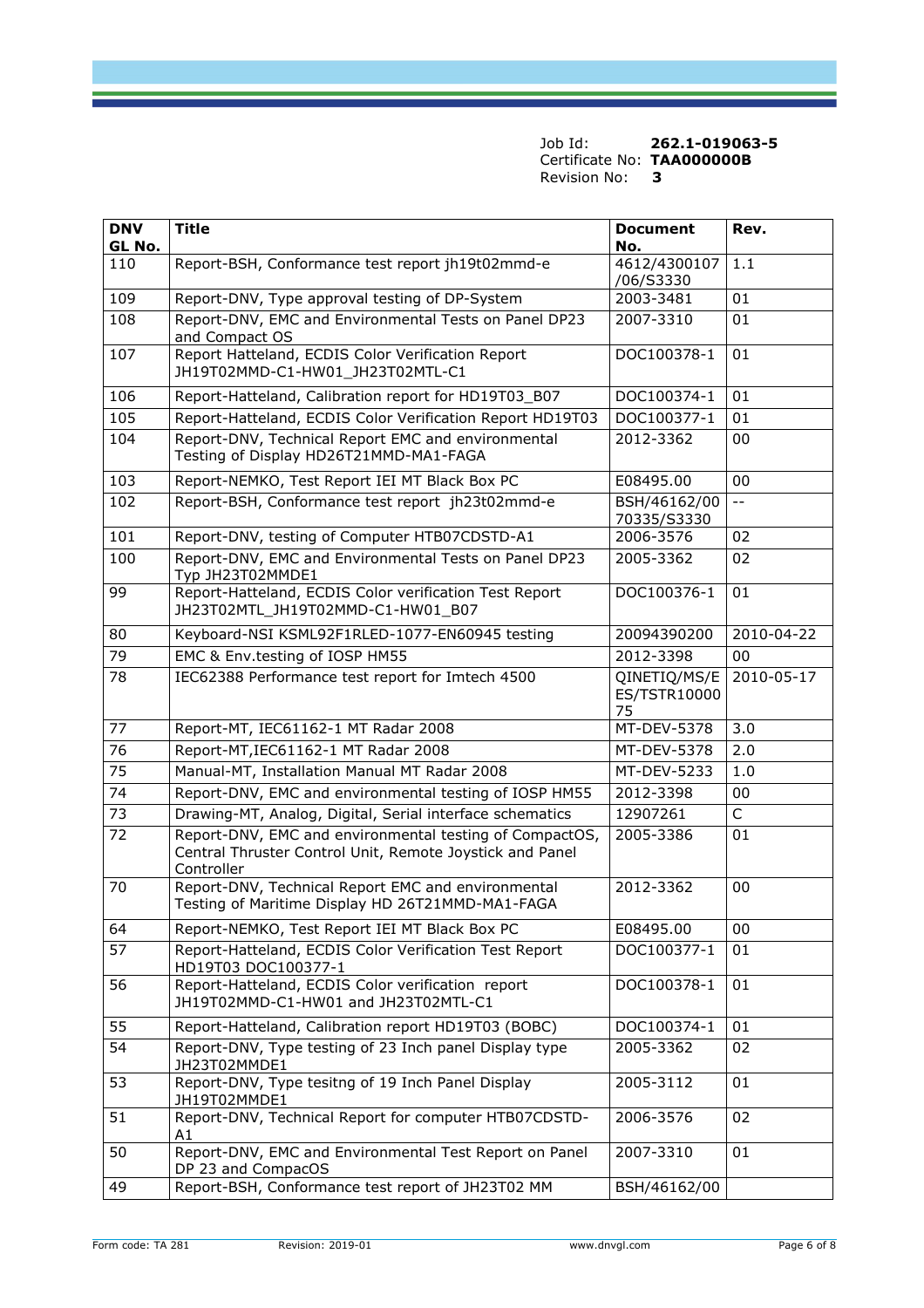| <b>DNV</b><br>GL No. | <b>Title</b>                                                                                                                 | <b>Document</b><br>No.             | Rev.       |
|----------------------|------------------------------------------------------------------------------------------------------------------------------|------------------------------------|------------|
|                      |                                                                                                                              | 70335/07/S33<br>30                 |            |
| 48                   | Report-BSH, Conformance test report of Flat Panel Display                                                                    |                                    | 1.1        |
|                      | for use as Radar- and ECDIS Monitor type JH19T02 MMD E1                                                                      | 4612/4300107<br>/06/S3330          |            |
| 47                   | Report-Hatteland, Calibration report JH19T02MMD-C1-HW01<br>and JH23T02MTL-C1                                                 | DOC100376-1                        | 01         |
| 45                   | Report-DNV, Testing of Computer HTB07CDSTD-A1                                                                                | 2006-3576                          | 02         |
| 44                   | Report-DNV, EMC & Environmental testing of CompactOS,<br>Central Thruster Control Unit, Remote Joystick, Panel<br>Controller | 2005-3386                          | 01         |
| 43                   | Report-DNV, EMC & Environmental Test on Panel DP 23 and<br>Compact OS                                                        | 2007-3310                          | 01         |
| 42                   | Report-BSH, Flat Panel Display for use as Radar-and ECDIS<br>- Monitor jh23t02mmd                                            | BSH/46162/00<br>70335/07/S33<br>30 | 17.01.2007 |
| 40                   | Report-DNV, Type approval testing of DP-system                                                                               | 2003-3481                          | 01         |
| 39                   | Report-DNV, Type TESTING OF 23 INCH PANEL DISPLAY<br><b>TYPE JH 23T02 MMD-E1</b>                                             | 2005-3362                          | 02         |
| 38                   | Report-DNV, Testing of Maritime PC HTB08CDSTD-A1                                                                             | 2007-3160                          | 01         |
| 37                   | Report-DNV, EMC and Environmental Testing of JH 15T17<br>MMD-DA1-AOAA                                                        | 2009-3324                          | 02         |
| 36                   | Report-DNV, EMC and Environmental Testing of maritime<br>Panel Computer JH 19T14 MMC-AA1-AABR                                | 2009-3442                          | 01         |
| 35                   | Report-Hatteland, ECDIS Color Verification HD19T03                                                                           | DOC100377-1                        | 01         |
| 34                   | Report-DNV, Testing of panel computer HD19T03 + HT<br>MMC01-A02                                                              | 2006-3249                          | 01         |
| 33                   | Report-DNV, EMC and environmental testing of HD 12T04                                                                        | 2007-3089                          | 01         |
| 32                   | TA Certificate-DNV, Displays Series X                                                                                        | A-12839                            |            |
| 31                   | TA Certificate-DNV, TFT displays JHnnTxx MMD                                                                                 | A-12836                            |            |
| 30                   | TA Certificate-DNV, Personal Computers JH 15T05 MMC,<br>JH19T02 MMC                                                          | A-11784                            | $---$      |
| 27                   | Report-DNV, EMC and Environmental tests HD 26T21 MMD-<br>MA1-FAGA                                                            | 2012-3362                          | 00         |
| 26                   | Report-DNV, EMC and Environmental tests of Maritime<br>System Computers and PA Equipment (incl. IOSP HM55)                   | 2012-3398                          | 00         |
| 25                   | Report-MT, MFD Testing-HCS, BN Ecdis900, BM Arpa 2008,<br>BM Conning, BM HCS                                                 | MT-DEV-5344                        | 1.0        |
| 21                   | Report-MT, IEC62288 tests for HCS system                                                                                     | PB0094                             | A          |
| 20                   | Report-Audible test of external buzzer                                                                                       | MT-DEV-5421                        | 2.0        |
| 19                   | Manual-MT DP Operator Manual                                                                                                 | MT-DEV-5228                        | 1.0        |
| 15                   | Report-NEMKO, Test Report IEI MT Black Box PC-ICP                                                                            | E08495.00                          | 00         |
| 12                   | Report-DNV, EMC and environmental testing of Maritime<br>System Computers and PA Equipment                                   | 2012-3398                          | 00         |
| 11                   | Report-DNV, EMC and environmental testing of Panel<br>Display 23 and Compact OS                                              | 2007-3010                          | 01         |
| 10                   | Report-DNV, EMC and environmental testing of Panel<br>Display JH23T02 MMD-E1                                                 | 2005-3362                          | 02         |
| 9                    | Report-DNV, testing of Panel Computer JH19T14 MMC-AA1-<br>AABR                                                               | 2009-3442                          | 01         |